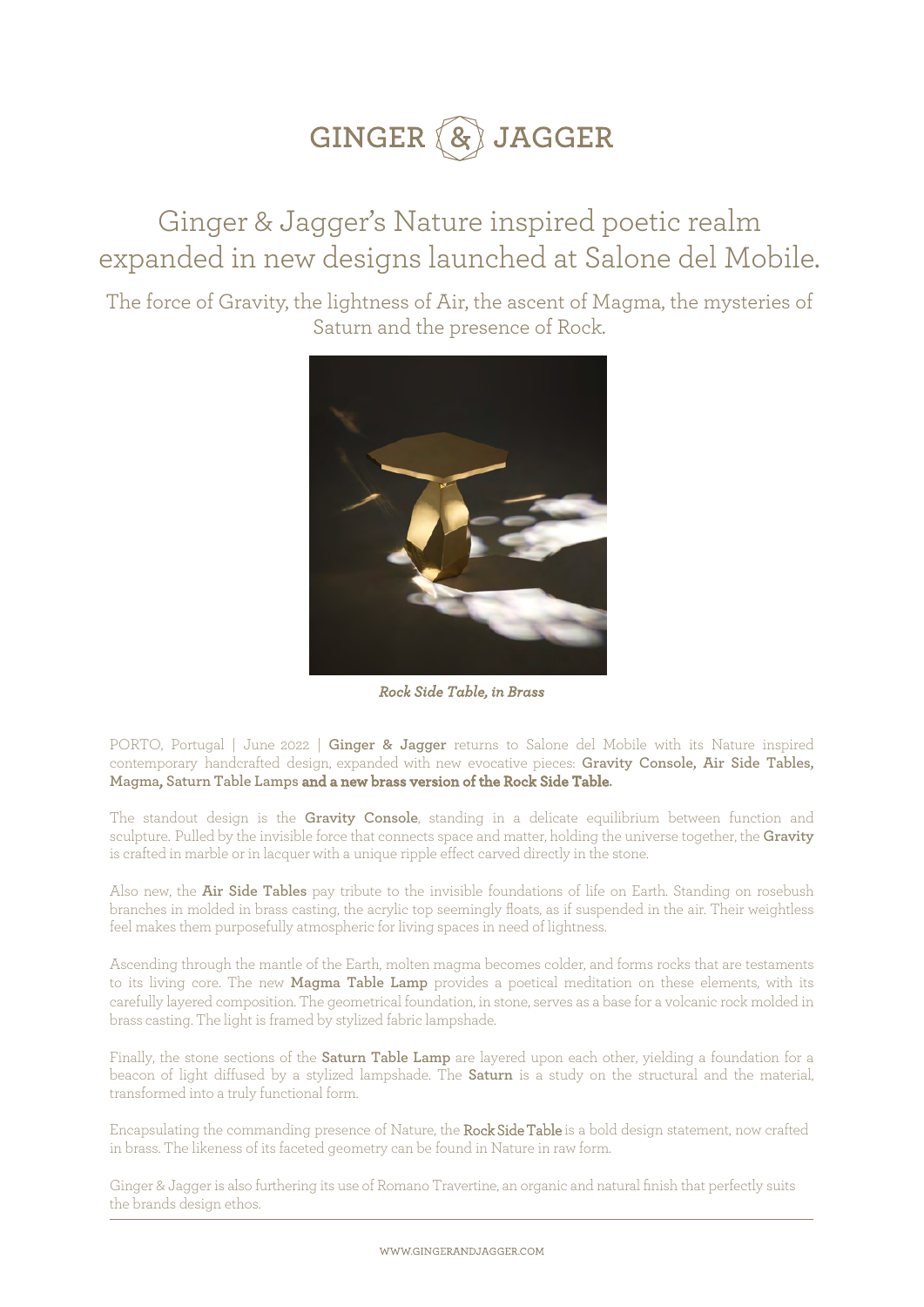



*Rock | Side Table, in Brass*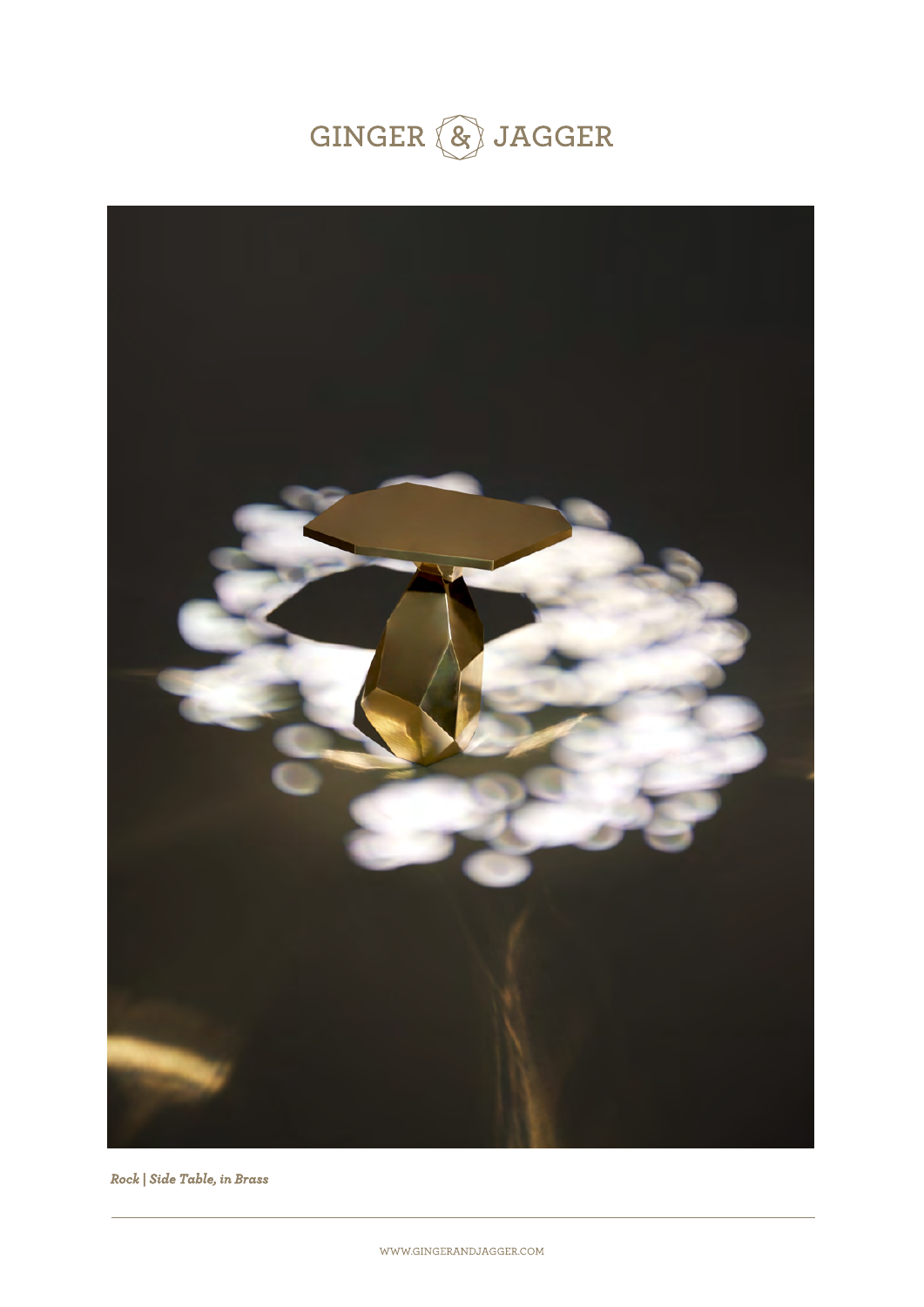



*Gravity | Lacquer Console*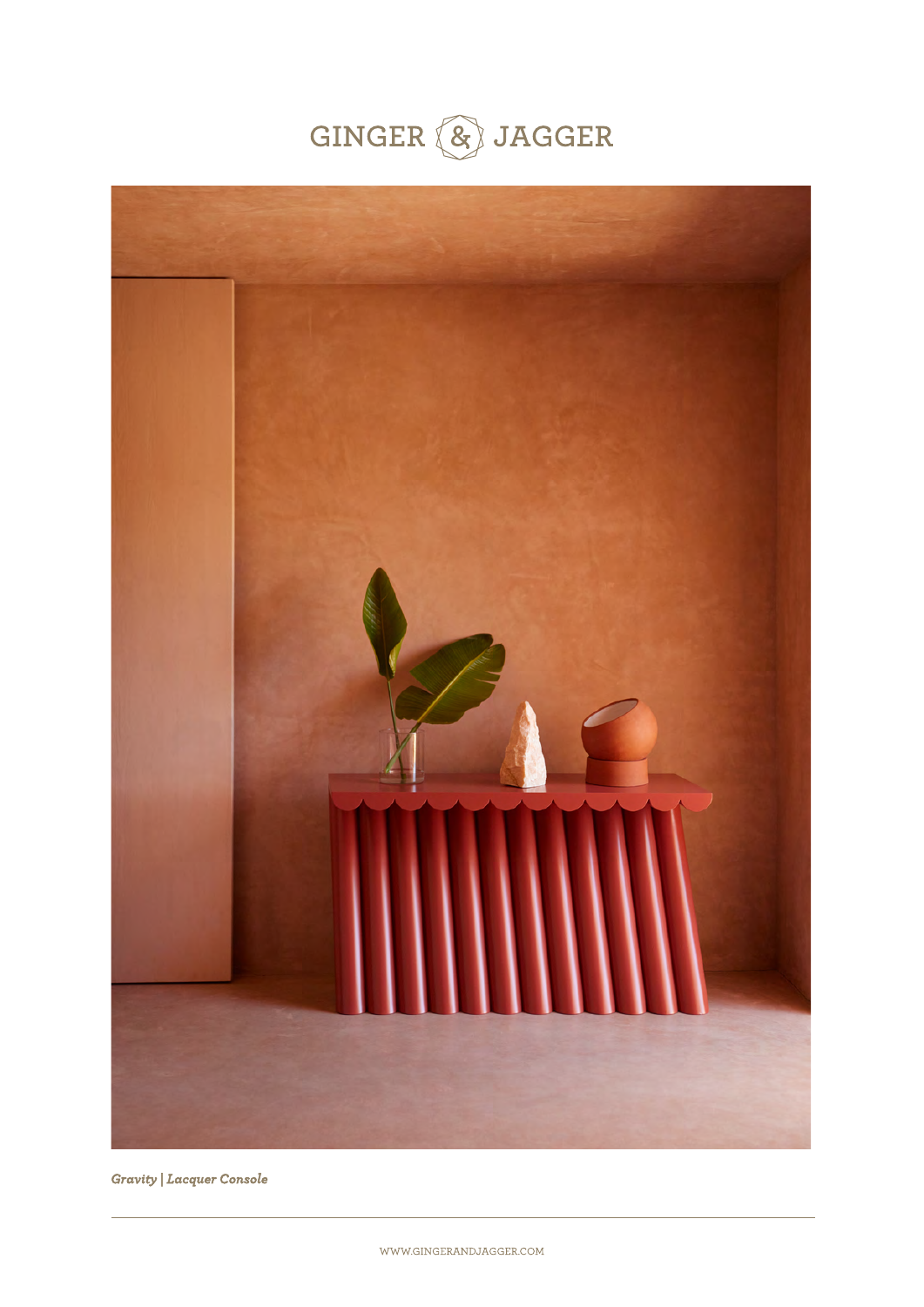



#### *Editorial | Lifestyle Images*

Ginger & Jagger, and partner brand Munna, created an aspirational lifestyle photoshoot in a distinctive pigmented lime house in Alentejo, in Portugal. This editorial is part of a temporary installation that was curated in a house that conveys the relationship between the light and space, where the natural landscape resonates with the interior. The intimate campaign features the new designs launched, as well as some award winning and established icons from both Ginger & Jagger and Munna for the first time presented in a lifestyle context designed by the brands.

*1 . 2 Air Side Tables . 3 Gravity Marble Console . 4 Cactus Console . 5 Solstice Mirror*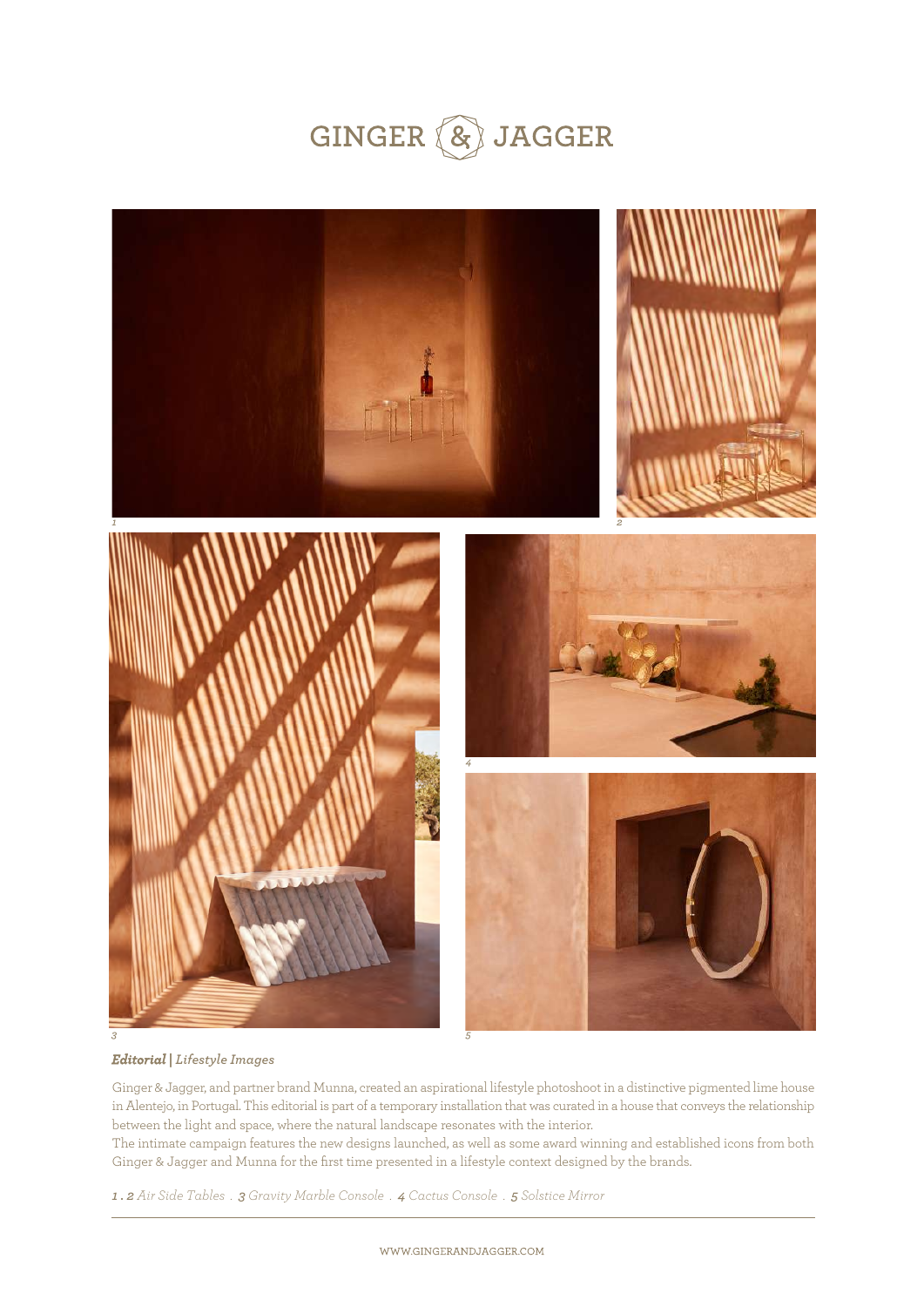

#### *Gravity / Marble Console Gravity / Lacquer Console*

The Gravity Console stands in a delicate equilibrium between function and sculpture. Pulled by the invisible force that connects space and matter, holding the universe together, the Gravity is crafted in marble with a unique ripple effect carved directly in the stone.



The Gravity Console stands in a delicate equilibrium between function and sculpture. Pulled by the invisible force that connects space and matter, holding the universe together, the Gravity is crafted with a unique ripple effect.



#### *Air / Side Tables*

The Air Side Tables pay tribute to the invisible foundations of life on Earth. Standing on rosebush branches, molded in brass casting, the acrylic top seemingly floats, as if suspended in the air. Their weightless feel makes them purposefully atmospheric for living spaces in need of lightness.



#### *Magma / Table Lamp*

Ascending through the mantle of the Earth, molten magma becomes colder, and forms rocks that are testaments to its living core. The Magma Table Lamp provides a poetical meditation on these elements, with its carefully layered composition. The geometrical foundation, in stone, serves as a base for a magma rock molded in brass casting. The light is framed by stylized fabric lampshade.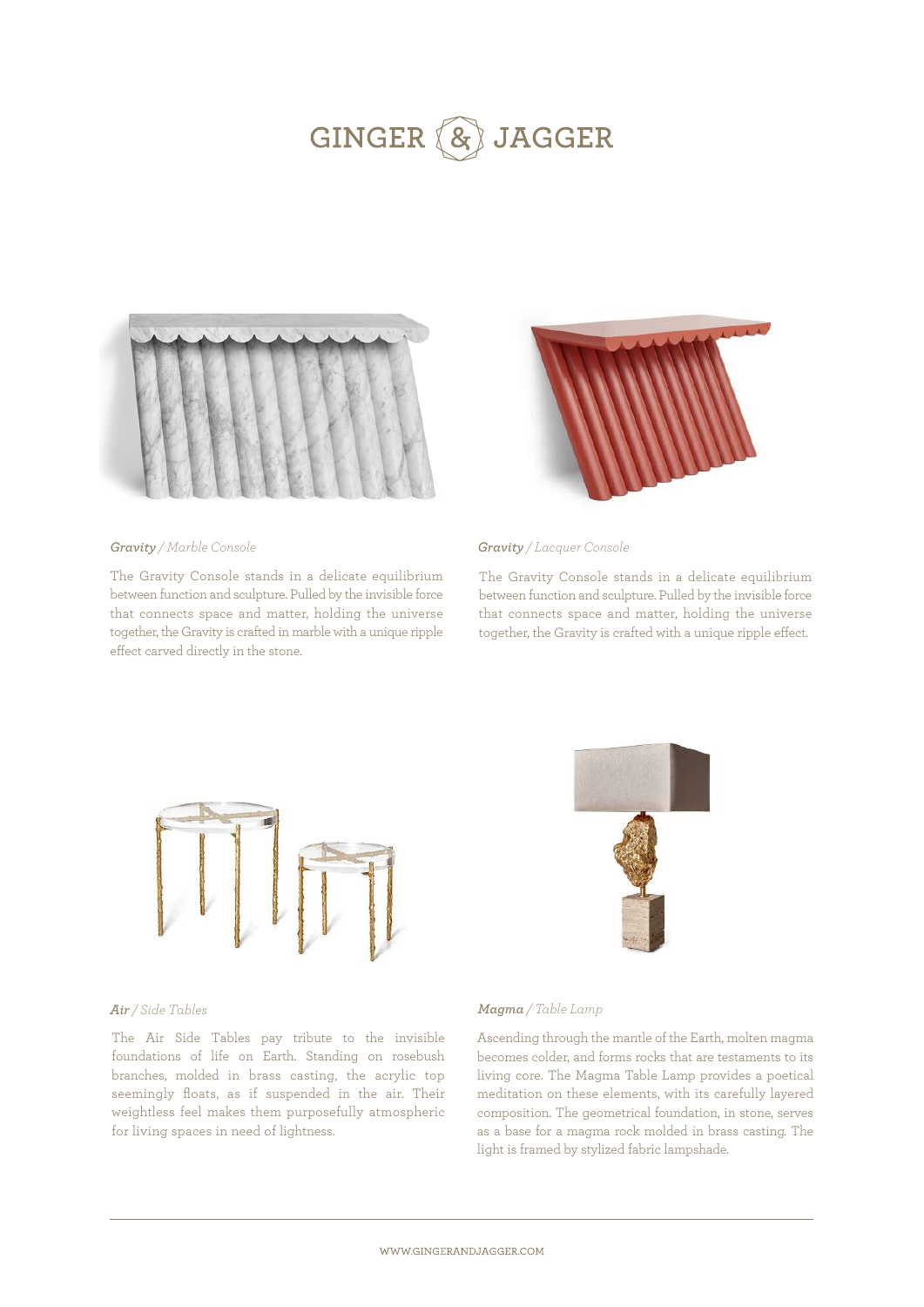

#### *Small . Medium . Large Saturn / Table Lamp*

The stone sections of the Saturn Table Lamp are layered upon each other, yielding a foundation for a beacon of light diffused by a stylized lampshade. The Saturn is a study on the structural and the material, transformed into a truly functional form. Available in Small, Medium and Large.